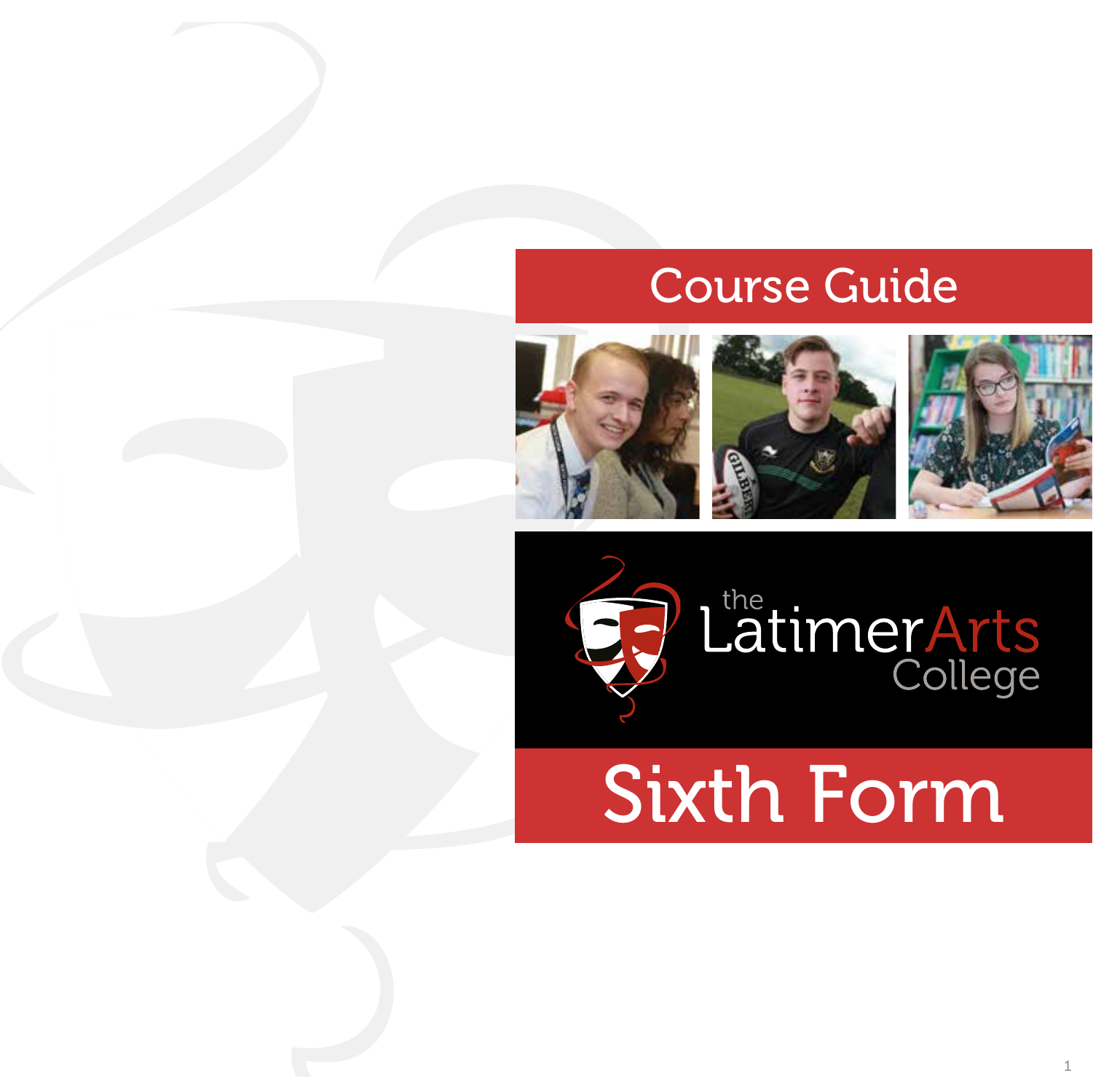

## **Contents**

AQA A-Level Art and Design Specification Code: 7201 Website: https://www.aqa.org.uk/subjects/art-and-design/ as-and-a-level/art-and-design/specification-at-a-glance

#### Minimum Overall Entry Requirements

For an A-Level pathway a minimum of 6 GCSEs at Grade 5 or above, including English and Mathematics is required.

#### Minimum Subject Specific Entry Requirements

GCSE Art, Textiles or Graphics at Grade 5

#### Course Aims

A-Level Art and Design aims to increase a student's experience of working with a broad range of media. Through this it will enable a student to develop intellectual, imaginative, creative and intuitive capabilities. A student will be encouraged to increase their investigative, analytical, experimental, practical, technical and expressive skills, as well as their aesthetic understanding and critical judgement.

A student can adopt a specialism within this qualification from: textile design; graphic communication; photography; 3D design; fine art or can be entered for the broader based Art and Design element.

#### Course Content

The assessment objectives that a student will study are:

AO1: To develop ideas through sustained and focussed investigations informed by contextual and other sources, demonstrating analytical and critical understanding.

AO2: To explore and select appropriate resources, media, materials, techniques and processes, reviewing and refining work as it develops.

AO3: To record observations and insights that are relevant to a student's intentions, reflecting critically on work and progress.

AO4: To present a personal and meaningful response that realises intentions and, where appropriate, makes connections between visual and other elements.

## Art & Design

#### **Syllabus**

A student will choose their own themes and contexts for their work but all project work will address the four assessment objectives.

#### Examinations

#### Module 1: 60%

Work presented for assessment draws on topics from across the qualification relevant to the title being followed. The assessment is completed over the duration of the course. Assessment evidence consists of responses to internally set and negotiated assignments and personal starting points, including practical work, supporting studies and a personal study comprising a minimum 1000 words of continuous written prose.

#### Module 2: 40%

The externally set assignment theme and starting points will be released each year, on 1 February. Students will undertake a 15-hour period of sustained focus under examination conditions over 3 days. Students are not able to access their work outside of the assessment period.

| <b>A Level Courses</b>     |    |
|----------------------------|----|
| Art & Design               | 3  |
| Biology                    | 4  |
| Chemistry                  | 5  |
| Computer Science           | 6  |
| Drama & Theatre Studies    | 7  |
| English Literature         | 8  |
| French                     | 9  |
| Geography                  | 10 |
| History                    | 11 |
| Mathematics                | 12 |
| <b>Further Mathematics</b> | 13 |
| Music                      | 14 |
| Philosophy & Ethics        | 15 |
| <b>Physical Education</b>  | 16 |
| Physics                    | 17 |
| Psychology                 | 18 |
| Sociology                  | 19 |

#### BTEC Courses

| <b>Business</b>                     | 20   |
|-------------------------------------|------|
| Creative & Digital Media Production | - 21 |
| Information Technology              | 22   |
| Sport                               | 23   |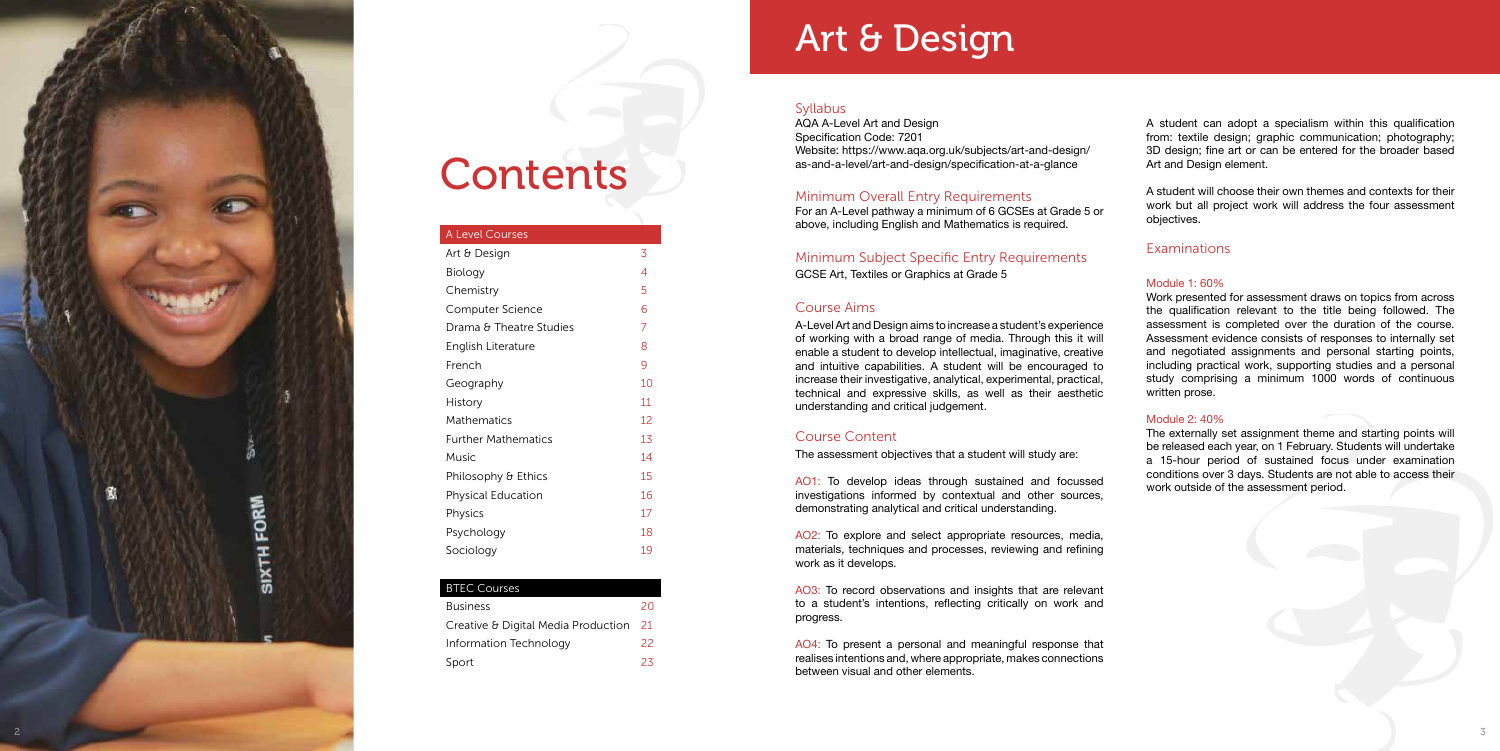OCR A-Level Biology Specification Code: H420 Website: https://www.ocr.org.uk/qualifications/as-and-alevel/biology-a-h020-h420-from-2015/

#### Minimum Overall Entry Requirements

For an A-Level pathway a minimum of 6 GCSEs at Grade 5 or above, including English and Mathematics is required.

Minimum Subject Specific Entry Requirements GCSE Science at Grade 6 GCSE Mathematics at Grade 6

#### Course Aims

A-Level Biology aims to develop a student's interest in, and enthusiasm for, the subject, including developing their interest in further study and careers associated with the subject. It will allow a student to understand how society makes decisions about scientific issues and how the sciences contribute to the success of the economy and society.

#### Course Content

The modules that a student will study are:

#### Module 1 Development of practical skills in biology

The importance of practical skills is assessed in the written exams and in the practical endorsement.

#### Module 2 Foundations in biology

Cell structure, biological molecules, nucleic acids, enzymes, biological membranes, cell division, cell diversity and cellular organisation.

#### Module 3 Exchange and transport

Structure and function of gas exchange and transport systems in a range of animals and in terrestrial plants.

#### Module 4 Biodiversity, evolution and disease

The biodiversity of organisms, classification, measuring biodiversity, pathogens and the evolution of animal and plant defences.

## Biology

# **Chemistry**

#### Module 5 Communication, homeostasis and energy

Nerves, hormones, the kidney, plant and animal responses, photosynthesis and respiration.

#### Module 6 Genetics, evolution and ecosystems

DNA, protein synthesis, manipulation of genomes, variation and genetics, biotechnology, ecosystems and populations.

#### Examinations

There are sixteen practical tasks which form the practical endorsement. This is reported separately from the overall grade as a pass/fail.

There are three examined modules:

Paper 1 Biological Processes - 2 hours 15 minutes 37% Paper 2 Biological Diversity - 2 hours 15 minutes 37% Paper 3 Unified Biology - 1 hour 30 minutes 26%

#### **Syllabus**

Paper 1 Advanced Inorganic and Physical Chemistry 1 hour 45 minutes 30% Paper 2 Advanced Organic and Physical Chemistry 1 hour 45 minutes 30% Paper 3 General and Practical Principles in Chemistry 2 hours 30 minutes 40%

Pearson Edexcel A-Level Chemistry Specification Code: 9CHO Website: https://qualifications.pearson.com/en/ qualifications/edexcel-a-levels/chemistry-2015.html

#### Minimum Overall Entry Requirements

For an A-Level pathway a minimum of 6 GCSEs at Grade 5 or above, including English and Mathematics is required.

#### Minimum Subject Specific Entry Requirements

GCSE Science at Grade 6 GCSE Mathematics at Grade 6

#### Course Aims

A-Level Chemistry covers aspects of all the three branches of the subject and aims to enable a student to develop the essential knowledge and understanding of each and how they relate to each other. A student will be encouraged to develop a deep appreciation of the skills, knowledge and understanding of scientific methods and show competence and confidence in a variety of practical, mathematical and problem-solving skills. A student will gain an understanding of how society makes decisions about scientific issues and how the sciences contribute to the success of the economy and society.

#### Course Content

The modules that a student will study are:

Organic Chemistry: Year 12 focuses on the study of common functional groups and their reactions. In Year 13, the focus is on mechanisms and synthesis.

Inorganic Chemistry: Year 12 focuses on reactions of groups one and two and the halogens. In Year 13, the focus is on the study of transition metals and their complexes, their reactions and colours.

Physical: Year 12 focuses on atomic structure, bonding, energetics and shapes of molecules. In Year 13 the focus is on equilibrium, reaction rates, acid-base chemistry and entropy.

Modern Analytical Techniques: Discover how infrared, NMR and Mass spectroscopy can be used to analyse the chemical composition of a sample.

#### Examinations

There are sixteen practical tasks which form the practical endorsement. This is reported separately from the overall grade as a pass/fail.

There are three examined modules: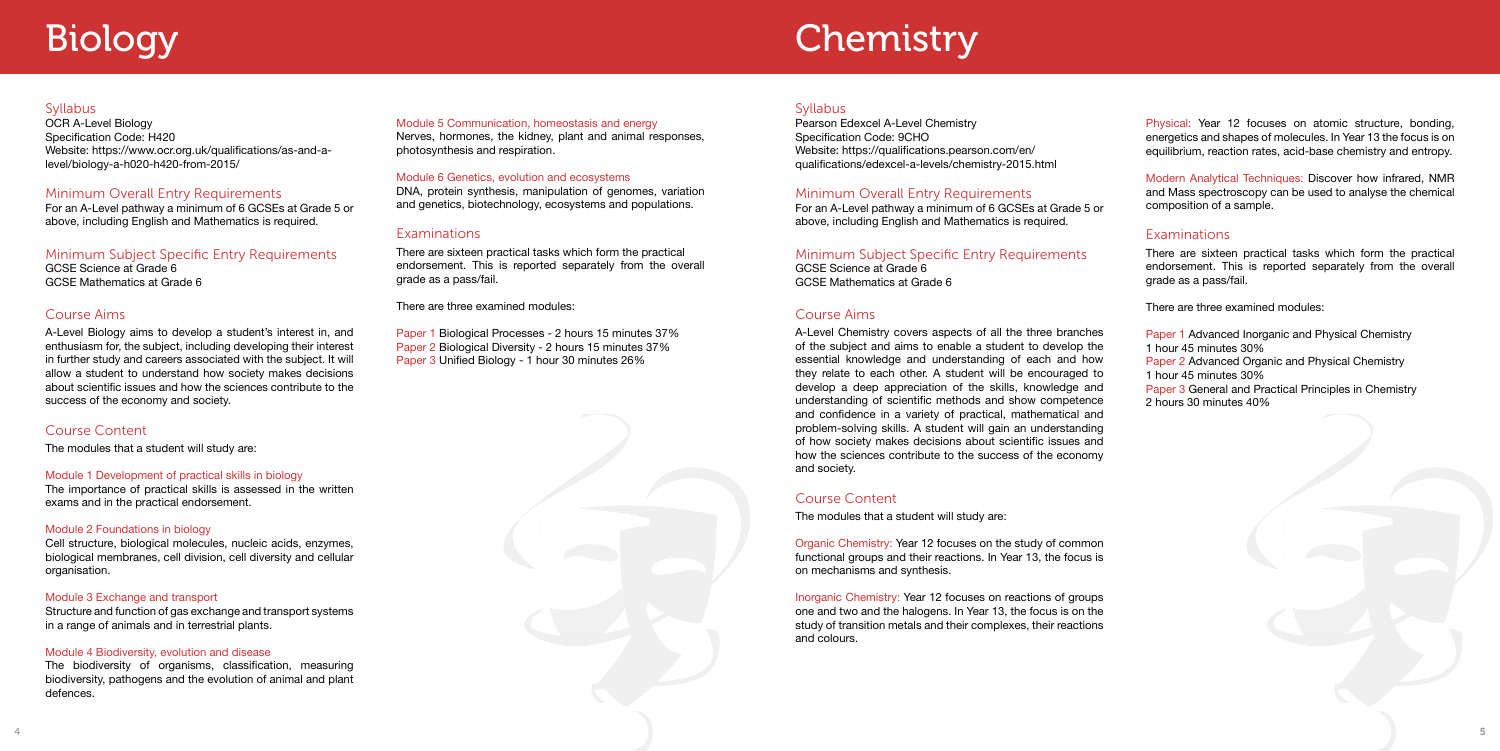

OCR A-Level Computer Science Specification Code: H446 Website: https://ocr.org.uk/qualifications/as-a-level-gce/ computer-science-h046-h446-from-2015/

#### Minimum Overall Entry Requirements

For an A-Level pathway a minimum of 6 GCSEs at Grade 5 or above, including English and Mathematics is required.

#### Minimum Subject Specific Entry Requirements

GCSE Computer Science at Grade 6 GCSE Maths at Grade 6 where Computer Science was not taken at GCSE

#### Course Aims

A-Level Computer Science above all else, is relevant to the modern and changing world of computing and technology. It aims to ensure that a student will develop the ability to analyse, critically evaluate and make decisions. They will develop an understanding of, and the ability to apply, the fundamental principles and concepts of Computer Science including: abstraction, decomposition, logic, algorithms and data representation. This course will allow a student to analyse problems in computational terms through practical experience and develop their capacity to think creatively, innovatively, analytically, logically and critically.

#### Course Content

The modules that a student will study are:

#### Module 1 Computer Systems

This module will introduce a student to the internal workings of the Central Processing Unit, the exchange of data and will also look at software development, data types and legal and ethical issues. It is expected that a student will draw on this underpinning content when studying computational thinking, developing programming techniques and devising their own programming approach in their Programming project module.

### Computer Science

#### Module 2 Algorithms and Programming

This module will incorporate and build on the knowledge and understanding gained in the Computer Systems module.

In addition, a student should: understand what is meant by computational thinking; understand the benefits of applying computational thinking to solving a wide variety of problems; understand the principles of solving problems by computational methods; be able to use algorithms to describe problems and be able to analyse a problem by identifying its component parts.

#### NEA Programming Project (coursework)

A student will be expected to analyse, design, develop, test, evaluate and document a program written in a suitable programming language. The underlying approach to the project is to apply the principles of computational thinking to a practical coding problem. A student will be expected to apply appropriate principles from an agile development approach to the project development. While the project assessment criteria are organised into specific categories, it is anticipated the final report will document the agile development process and elements for each of the assessment categories will appear throughout the report.

#### Examinations

NEA (coursework): Students will complete a 20-hour Programming Project - 20%

There are two examined modules:

Paper 1 Computer Systems 2 hours and 30 minutes 40% Paper 2 Algorithms and Programming 2 hours and 30 minutes 40%

#### **Syllabus**

AQA A-Level Drama and Theatre Specification Code: 7262 Website: https://www.aqa.org.uk/subjects/drama/a-level/ drama-and-theatre-7262

#### Minimum Overall Entry Requirements

For an A-Level pathway a minimum of 6 GCSEs at Grade 5 or above, including English and Mathematics is required.

Minimum Subject Specific Entry Requirements GCSE Drama at Grade 5

#### Course Aims

A-Level Drama and Theatre Studies aims to be invaluable to a student who is interested in furthering their studies or gaining employment in drama, theatrical performance or other areas of the performing arts. It is widely recognised that the transferable skills obtained through the study of drama, such as co-operation, negotiation skills, presentation skills, increased self-awareness and self-confidence, appeal to many employers outside the world of the performing arts. This course is exciting, engaging and excellent preparation for higher education or the world of work.

#### Course Content

The modules that a student will study are:

#### Module 1 Drama and Theatre (written exam)

This module focusses on the work explored for two set texts and a live performance that has been seen during the course.

#### Module 2 Creating original drama (devising)

A student will create an original piece of drama based on the methodologies of a prescribed practitioner.

### Drama & Theatre Studies

Module 3 Making theatre (exploration and performance of extracts taken from published plays)

A student will explore three extracts over the course and perform one extract influenced by a practitioner, for a visiting examiner.

#### Examinations

There are three examined modules:

Module 1 Drama and Theatre Written Examination 3 hours 40% Module 2 Creating Original Drama (practical) 30% Module 3 Making Theatre (externally assessed practical) 30%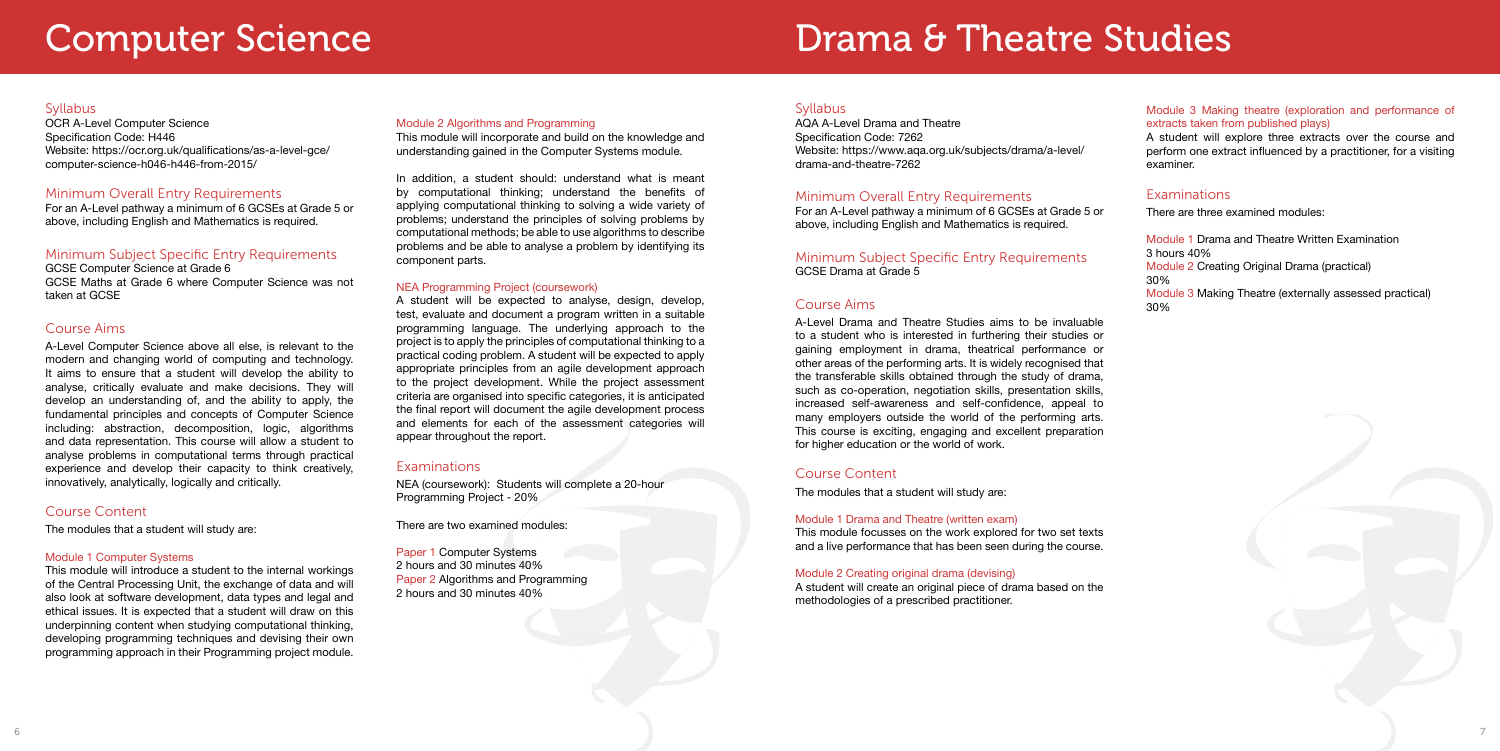### English Literature **English Literature French**

#### Syllabus

AQA A-Level English Literature A Specification Code: 7712 Website: https://www.aqa.org.uk/subjects/english/as-and-alevel/english-literature-a-7711-7712

#### Minimum Overall Entry Requirements

For an A-Level pathway a minimum of 6 GCSEs at Grade 5 or above, including English and Mathematics is required.

Minimum Subject Specific Entry Requirements GCSE English Literature at Grade 5

#### Course Aims

A-Level English Literature aims to provide the opportunity for a student to experience and explore a range of texts from the literary canon. The subject will allow a student to develop their critical skills and knowledge and it will encourage an enjoyment of the subject.

#### Course Content

The modules that a student will study are:

#### Love Through the Ages

A student will develop their knowledge and understanding of the theme of love through the ages. They will take a historicist approach when studying a variety of prose, unseen poetry, a poetry anthology and a Shakespeare play.

#### Texts in Shared Contexts

A student will explore how the issues of the 20th and 21st centuries have shaped and influenced modern literary works through the study of a collection of poetry, unseen prose, a novel and a play.

#### NEA (coursework)

- The changing nature of family
- The 'cyber-society'
- The place of voluntary work

A student will undertake an independent exploration of a text of their choice where they are encouraged to enter into an academic debate.

AQA A-Level French Specification Code: 7652 Website: http://www.aqa.org.uk/subjects/languages/as-anda-level/french-7652

#### Minimum Overall Entry Requirements

For an A-Level pathway a minimum of 6 GCSEs at Grade 5 or above, including English and Mathematics is required.

Minimum Subject Specific Entry Requirements GCSE French at Grade 5

#### Course Aims

A-Level French has been developed with teachers to aim to inspire, challenge and motivate a student, enabling them to broaden their horizons and increase cultural knowledge. A student will focus on how French-speaking society has been shaped, socially and culturally, and how it continues to change. A student will develop their knowledge and understanding of themes relating to the culture and society of countries where French is spoken and increase their language skills. They will do this by using authentic spoken and written sources in French.

#### Course Content

The modules that a student will study are:

Core Content:

#### Social Issues and Trends

Aspects of French-speaking society: current trends

Aspects of French-speaking society: current issues

- Positive features of a diverse society
- Life for the marginalised
- How criminals are treated

#### Political and Artistic Culture:

Artistic culture in the French-speaking world

- A culture proud of its heritage
- Contemporary francophone music
- Cinema: the 7th art form

Aspects of political life in the French-speaking world

- Teenagers, the right to vote and political commitment
- Demonstrations, strikes who holds the power?
- Politics and immigration

#### Grammar

A student will be expected to study the grammatical system and structures of the language during their course. Knowledge of the grammar and structures specified for GCSE is assumed. In the exam a student will be required to use. actively and accurately, grammar and structures appropriate to the tasks set.

#### Works – Literary Texts and Films

A student must study either one text and one film or two texts from the lists published by the exam board.

#### Individual Research Project

#### (this forms part of the speaking exam)

A student must identify a subject or a key question which is of interest to them and which relates to a country or countries where French is spoken. They must select relevant information in French from a range of sources including the internet. The aim of the research project is to develop research skills, summarising their findings, in order to present and discuss them in the speaking assessment.

#### Examinations

There are three examined modules:

Paper 1 Listening, Reading and Writing 2 hours 30 minutes 50% Paper 2 Writing - 2 hours 20% Paper 3 Speaking - 21-23 minutes 30%

#### Examinations

NEA (coursework): This is a comparative critical study of two texts, at least one of which must have been written pre-1900. The coursework folder will consist of one extended essay of 2500 words and a bibliography – 20%

There are two examined modules:

Paper 1 Love Through the Ages (Open book in Section C) 3 hours 40% Paper 2 Texts in Shared Contexts (Open book) 2 hours 30 minutes 40%

#### **Syllabus**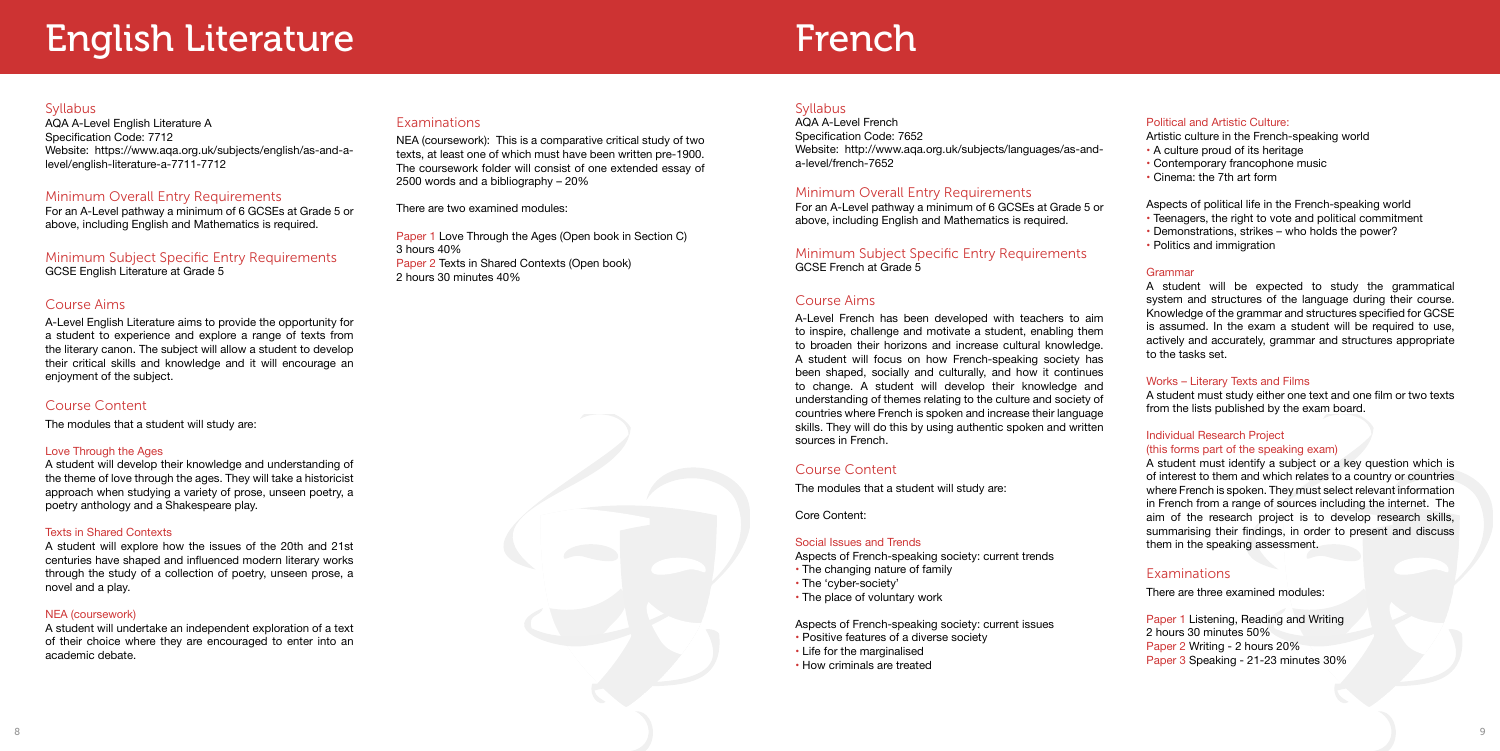#### Module 3 Globalisation

Globalisation and global interdependence continue to accelerate, resulting in changing opportunities for businesses and people. A student will study the global changes to culture and power and the implications this has for current and future populations.

#### Module 4 Diverse Spaces

Local places vary both demographically and culturally with change driven by local, national and global processes. A student will look at the processes which change different places and the impact it has on society.

Year 13

Module 5 The Water Cycle and Water Insecurity Module 6 The Carbon Cycle and Energy Security Module 7 Superpowers Module 8 Health, Human Rights and Intervention or Migration, **Identity and Sovereignty** A student will investigate the processes which affect these

topics and consider the impact of changes on current and future populations and politics.

#### Examinations

There are three examined modules and an externally marked independent investigation:

Paper 1 9GEO01- 2 hours 15 minutes 30% Paper 2 9GEO02 - 2 hours 15 minutes 30% Paper 3 9GEO03 – 2 hours 15 minutes 20%

Independent Investigation - 20%

Students must complete a minimum of four days' fieldwork to complete the course.

#### **Syllabus**

## Geography History

#### Syllabus

Pearson Edexcel A-Level Geography Specification Code: 9GEO Website: https://qualifications.pearson.com/en/ qualifications/edexcel-a-levels/geography-2016.html

#### Minimum Overall Entry Requirements

For an A-Level pathway a minimum of 6 GCSEs at Grade 5 or above, including English and Mathematics is required.

Minimum Subject Specific Entry Requirements GCSE Geography at Grade 5

#### Course Aims

A-Level Geography offers an issues-based approach to studying Geography, and aims to enable a student to explore and evaluate contemporary geographical questions and issues such as the consequences of globalisation, responses to hazards, water insecurity and climate change. A student will use a combination of classroom based learning and fieldwork skills to develop their geographical understanding.

#### Course Content

The modules that a student will study are:

Year 12

#### Module 1 Tectonic Processes and Hazards

Tectonic hazards, earthquakes, volcanic eruptions and secondary hazards such as tsunamis, represent a significant risk in some parts of the world. A student will develop a scientific understanding of how these processes occur and consider how we can manage them to reduce the risk to human life now and in the future.

#### Module 2 Coastal Landscape and Change

A student will use fieldwork methods to investigate the processes and systems that create the unique landforms found in coastal locations.

Pearson Edexcel A-Level History Specification Code: 9H10 Website: https://qualifications.pearson.com/content/dam/ pdf/A%20Level/History/2015/Specification%20and%20 sample%20assessments/9781446914366 GCE 2015 A HIST. pdf

#### Minimum Overall Entry Requirements

For an A-Level pathway a minimum of 6 GCSEs at Grade 5 or above, including English and Mathematics is required.

#### Minimum Subject Specific Entry Requirements GCSE History at Grade 5

#### Course Aims

A-Level History utilises a mixture of engaging and interesting units aimed at introducing a student to different aspects of the past. Furthermore, History will act as a gateway into further study for a student who wishes to pursue a career in professions such as Law, Journalism, Teaching or Research.

#### Course Content

The modules that a student will study are:

Germany and West Germany, 1918–89: A student will undertake a study in breadth of key political changes in a unified Germany and then in West Germany after the Second World War, and the impact of these changes on German economic, social and cultural developments. They will study developments and changes over time from 1918–89. A student will also complete a study in depth of historical interpretations on the broad question: how far Hitler's foreign policy was responsible for the Second World War.

The Rise and Fall of Fascism in Italy, c1911–46: This paper comprises a study of the turbulent years in Italy that saw the collapse of the liberal state, the creation of a fascist dictatorship and a return to democracy in the aftermath of the Second World War. A student will learn about the impact of the profound political, economic and social changes between c1911–1946 and how the failure to create a stable, democratic Italian

state led to the rise of a new political ideology and a personal dictatorship.

Themes in Breadth with Aspects in Depth-The Changing Nature of Warfare, 1859–1991: This paper has two parts: the Aspects in Breadth focusses on long-term changes and contextualises the Aspects in Depth, which focusses in detail on key episodes. A student will explore the British experience of war in different aspects of major overseas conflicts and the changing relationship between the state and the people as the government attempted to create an effective fighting machine and prepare the people for war. They will explore the political, social and economic dimensions of warfare and their part in generating pressure for change.

Non-Examined Assessment (coursework) - The Civil Rights Movement, c1955-c1965: This coursework will enable a student to develop skills in the analysis and evaluation of interpretations of history as part of an independently researched assignment. The focus is on understanding the nature and purpose of the work of the historian. They will form a critical view based on relevant reading. They will also be required to analyse, explain and evaluate the interpretations of three historians.

#### Examinations

NEA (coursework): Students complete a single assignment on a question set by the centre. The assignment will assess the ability to carry out a historical enquiry, analysing and evaluating historical interpretations, and organising and communicating the findings - 20%

There are three examined modules:

Paper 1 - 2 hours 15 minutes 30% Paper 2 - 1 hours 30 minutes 20% Paper 3 - 2 hours 15 minutes 30%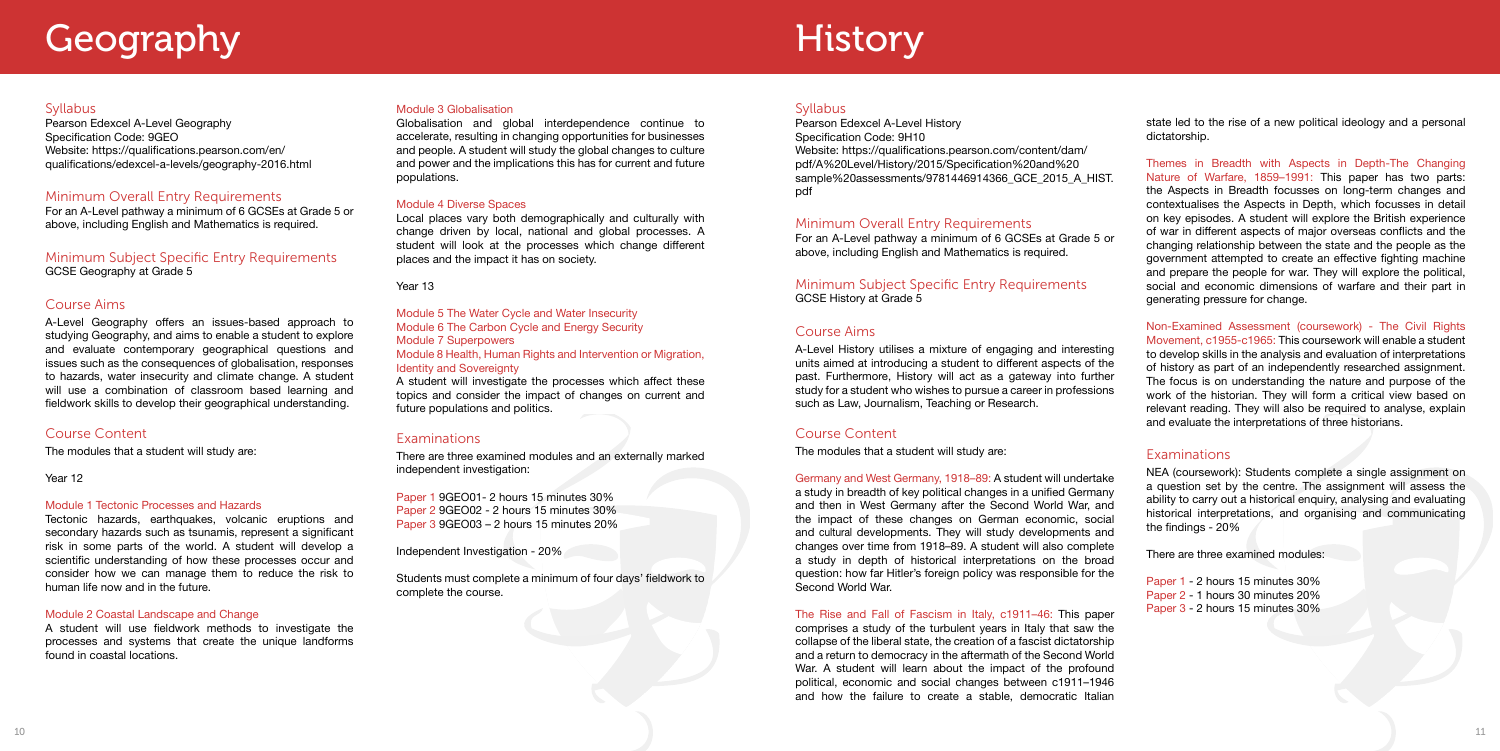AQA A-Level Mathematics Specification Code: 7357 Website: https://www.aqa.org.uk/subjects/mathematics/asand-a-level/mathematics-7357

#### Minimum Overall Entry Requirements

For an A-Level pathway a minimum of 6 GCSEs at Grade 5 or above, including English and Mathematics is required.

Minimum Subject Specific Entry Requirements GCSE Mathematics at Grade 6

#### Course Aims

**Vectors** Quantities and Units in Mechanics Kinematics Forces and Newton's Laws Moments

#### **Statistics**

A-Level Mathematics is a continuation of GCSE Mathematics and aims to further develop existing knowledge and introduce key new concepts. The course is made up of 2/3 Pure Mathematics with 1/6 Mechanics and 1/6 Statistics. The A-Level has an increased emphasis on modelling, problem solving and the use of ICT.

#### Course Content

The modules that a student will study are:

#### Pure Maths

Proof Algebra and Functions Coordinate Geometry in the (x,y) plane Sequences and Series **Trigonometry** Exponentials and Logarithms **Differentiation** Integration Numerical Methods

#### **Mechanics**

Statistical Sampling Data Presentation and Interpretation Probability Statistical Distributions Statistical Hypothesis Testing

#### Examinations

There are three examined modules all of equal weighting:

Paper 1 Pure Mathematics 2 hours 33.3% Paper 2 Combination of Pure Mathematics and Mechanics 2 hours 33.3% Paper 3 Combination of Pure Mathematics and Statistics 2 hours 33.3%

### Mathematics **Further Mathematics**

#### **Syllabus**

AQA A-Level Further Mathematics Specification Code: 7367 Website: https://www.aqa.org.uk/subjects/mathematics/asand-a-level/further-mathematics-7367

#### Minimum Overall Entry Requirements

For an A-Level pathway a minimum of 6 GCSEs at Grade 5 or above, including English and Mathematics is required.

#### Minimum Subject Specific Entry Requirements GCSE Mathematics at Grade 8

#### Course Aims

A student must also be taking the A-Level Mathematics course in order to study this subject as A-Level Further Mathematics is an extension of the content of A-Level Mathematics. It is aimed at a student intending to take a mathematics, science or engineering based degree course. The course is made up of 2/3 Pure Mathmatics with 1/6 Mechanics and 1/6 Statistics. The A-Level has an increased emphasis on modelling, problem solving and the use of ICT.

#### Course Content

The modules that a student will study are:

#### Pure Maths

Proof Complex Numbers **Matrices** Further Algebra and Functions Further Calculus Further Vectors Polar Coordinates Hyperbolic Functions Differential Equations Numerical Method

#### **Mechanics**

Dimensional Analysis Momentum and Collisions Work, Energy and Power Circular Motion Centres of Mass and Moments

#### **Statistics**

Discrete Random Variables Poisson Distribution Type I and II Errors Chi Squared Tests Exponential Distribution t-Distribution Confidence Intervals

#### Discrete Maths

Graphs / Networks Network Flows Linear Programming Critical Path Analysis Game Theory Binary Operations / Group Theory

#### Examinations

There are three examined modules all of equal weighting:

Paper 1 Pure Mathematics - 2 hours 33.3% Paper 2 Pure Mathematics - 2 hours 33.3% Paper 3 A combination of two of the Mechanics, Statistics or Discrete Mathematics options listed in the course content 2 hours 33.3%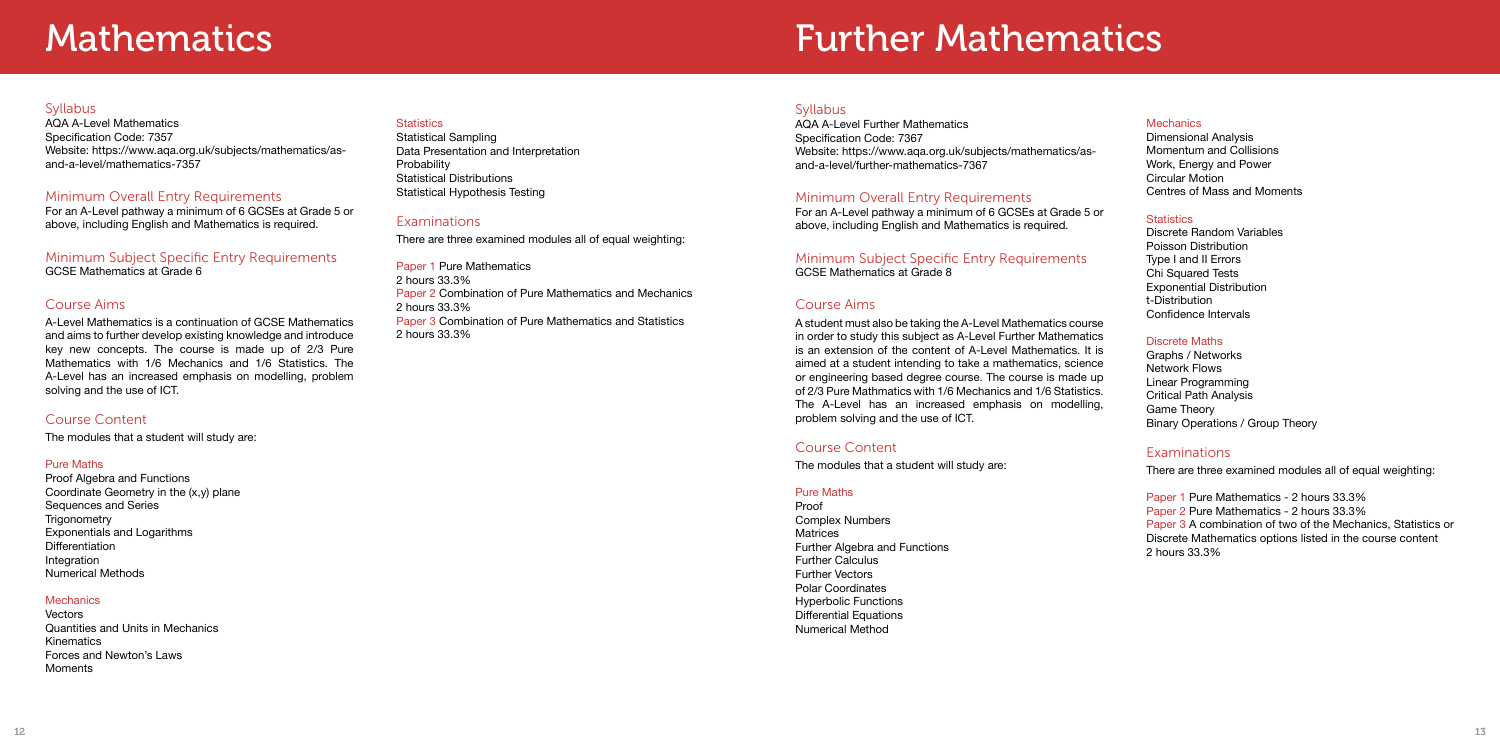Pearson Edexcel A-Level Music Specification Code: 9MUO Website: https://qualifications.pearson.com/ en/qualifications/edexcel-a-levels/music-2016. coursematerials.html#filterQuery=category:Pearson-UK:Category%2FSpecification-and-sample-assessments

#### Minimum Overall Entry Requirements

For an A-Level pathway a minimum of 6 GCSEs at Grade 5 or above, including English and Mathematics is required.

### Minimum Subject Specific Entry Requirements

GCSE Music at Grade 5 or Grade 5 and above in instrumental/vocal exams

#### Course Aims

A-Level Music reflects the demands of a modern and evolving music environment. It aims to develop the skills needed for a student to investigate, analyse and evaluate music and its features. Building on this, and by using practical methods, a student will be encouraged to take a more holistic view of their knowledge, performance and compositional skills. The set works will enable a student to conduct in-depth studies into different musical styles and place these within a wider context.

#### Course Content

The modules that a student will study are:

#### Module 1 Performing

A recital in the Masque Theatre, performed to the members of the class, on an instrument(s) of a student's choice, performing solo and/or ensemble music.

#### Module 2 Composing

One free composition in a style and structure chosen by the student or linked to a brief from the exam board and one compositional technique, learning to compose in a particular style of music or style of composer.

#### Module 3 Appraising

Studying Vocal Music, Instrumental Music, Music for Film, Popular Music and Jazz, Fusions, New Directions and aural dictation skills to answer questions and complete essays for the final examination.

#### Examinations

There are three examined modules:

Module 1: An 8-minute performance recital - 30%

Module 2: A composition set to a free brief or a brief set by the exam board and a compositional technique exercise. Both of these should be a minimum of 6 minutes combined. - 30%.

Exam: Three short listening questions related to set works One short melodic/rhythmic completion exercise Two essay questions (one based on an unfamiliar extract, one based on an area of study). 2 hours 40%

#### **Syllabus**

### Music

OCR A-Level Religious Studies Specification Code: H573 Website: http://www.ocr.org.uk/qualifications/as-a-level-gcereligious-studies-h173-h573-from-2016/

#### Minimum Overall Entry Requirements

For an A-Level pathway a minimum of 6 GCSEs at Grade 5 or above, including English and Mathematics is required.

#### Minimum Subject Specific Entry Requirements GCSE Humanities Subject at Grade 5

#### Course Aims

A-Level Philosophy and Ethics aims to encourage a student to adopt an enquiring, critical and reflective approach to the study of religion and reflect on and develop their own values, opinions and attitudes in the light of their study. A student will develop knowledge and understanding appropriate to a specialist study of religion and develop an understanding and appreciation of religious thought and its contribution to individuals, communities and societies.

#### Course Content

The modules that a student will study are:

#### Philosophy

In Philosophy of Religion, a student will study philosophical issues and questions raised by religion and belief. These include arguments regarding the existence or non-existence of God, the nature and influence of religious experience and the problems of evil and suffering. They will also explore philosophical language and thought, through significant concepts and the works of key thinkers, illustrated in issues or debates in the philosophy of religion.

#### **Ethics**

Religion and Ethics is characterised by the study of ethical language and thought, with exploration of key concepts and the works of influential thinkers. Ethical theory will also be applied to issues of importance, namely: euthanasia, business ethics, and sexual ethics.

#### Developments in Christian Thought

Developments in Religious Thought provides an opportunity for the systematic study of one religious tradition. This will include the exploration of religious beliefs, values, teachings and practices that shape religious identity, as well as sources of wisdom and authority. Also central are the ways in which religious traditions have developed over time and religious responses to challenges and significant contemporary social issues.

#### Examinations

There are three examined modules all of equal weighting:

- Paper 1 Philosophy of Religion 2 hours 33.3%
- Paper 2 Religion and Ethics 2 hours 33.3%
- Paper 3 Developments in Religious Thought 2 hours 33.3%

Each paper consists of questions requiring extended writing.

## Philosophy & Ethics

#### **Syllabus**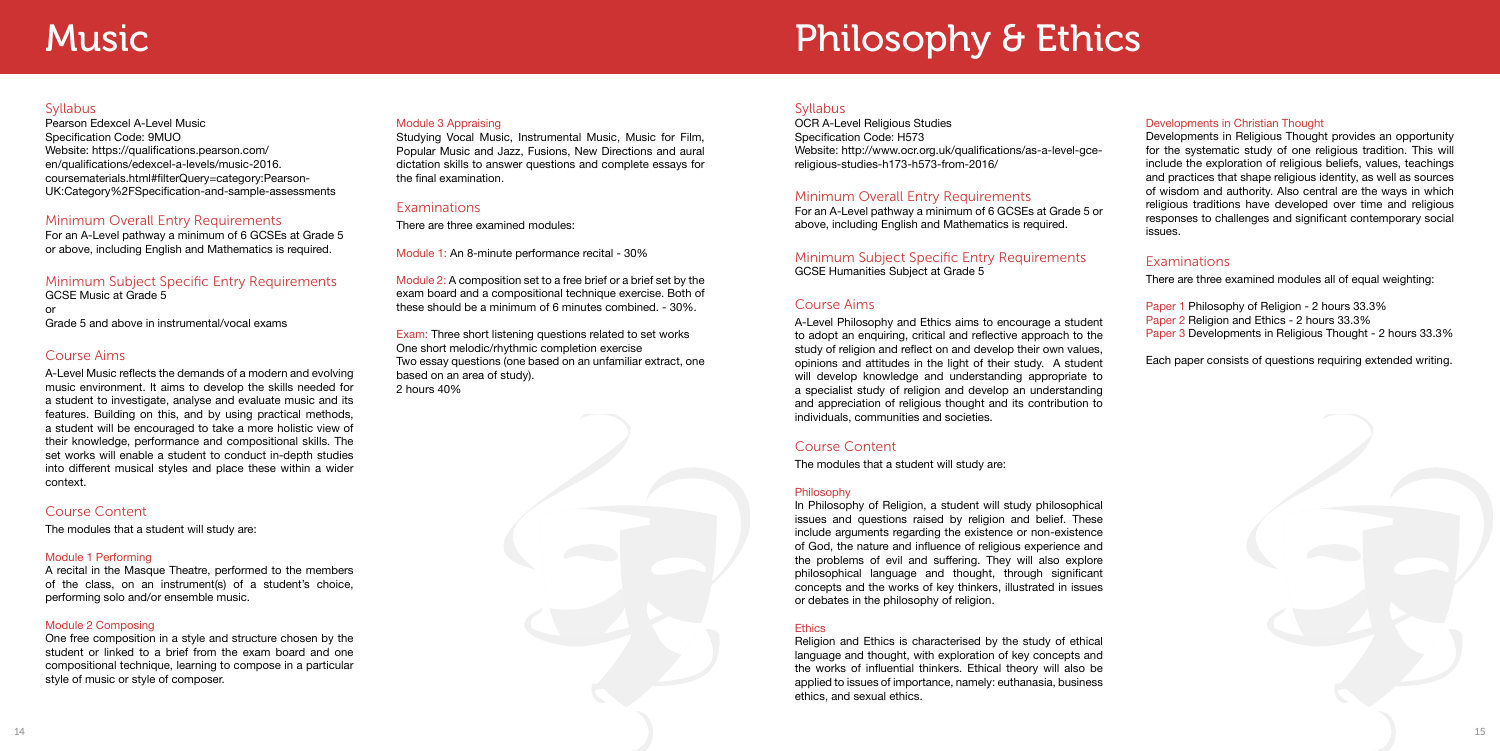AQA A-Level Physical Education Specification Code: 7582 Website: http://www.aqa.org.uk/subjects/physicaleducation/as-and-a-level/physical-education-7582

#### Minimum Overall Entry Requirements

For an A-Level pathway a minimum of 6 GCSEs at Grade 5 or above, including English and Mathematics is required.

Minimum Subject Specific Entry Requirements GCSE PE at Grade 5 or Distinction/Distinction\* in BTEC Sport

#### Course Aims

A-Level Physical Education aims to provide the opportunity for a student to explore different aspects of sport. The subject will allow a student to develop their theoretical knowledge and apply it to their own individual sports.

#### Course Content

The modules that a student will study are:

#### Module 1 Applied Anatomy and Physiology

A student should develop knowledge and understanding of the changes within the body systems prior to exercise, during exercise of differing intensities and during recovery.

#### Module 2 Skill Acquisition

This section focusses on how skill is acquired and the best ways to practice skills.

#### Module 3 Sport and Society

A student should develop knowledge and understanding of the interaction between and the evolution of, sport and society.

#### Module 4 Exercise Physiology

A student should understand the adaptations to the body systems through training or lifestyle and how these changes affect the efficiency of those systems.

#### Module 5 Biomechanical Movement

A student should develop knowledge and understanding of motion and forces and their relevance to performance in physical activity and sport.

#### Module 6 Sport Psychology

In this section a student should develop knowledge and understanding of the role of sport psychology in optimising performance in physical activity and sport.

#### Module 7 Sport and Society and the Role of Technology in Physical Activity and Sport

Working as a Physicist **Mechanics** Electric Circuits **Materials** Waves and Particle Nature of Light Further Mechanics Electric and Magnetic Fields Nuclear and Particle Physics **Thermodynamics** Space Nuclear Radiation Gravitational Fields **Oscillations** 

A student should develop knowledge and understanding of the interaction between, and the evolution of, sport and society and the technological developments in physical activity and sport.

#### Examinations

There are three examined modules:

NEA (coursework): Practical performance in one sport and analysis of performance in chosen activity. Students are assessed in the role of coach or performer. Internal assessment and external moderation - 30%

Paper 1 Factors Affecting Participation in Physical Activity and Sport - 2 hours 35% Paper 2 Factors Affecting Optimal Performance in Physical Activity and Sport - 2 hours 35%

### Physical Education

Pearson Edexcel A-Level Physics Specification Code: 9PHO Website: https://qualifications.pearson.com/en/ qualifications/edexcel-a-levels/physics-2015.htm**l**

#### Minimum Overall Entry Requirements

For an A-Level pathway a minimum of 6 GCSEs at Grade 5 or above, including English and Mathematics is required.

Minimum Subject Specific Entry Requirements GCSE Science at Grade 6 GCSE Mathematics at Grade 6

#### Course Aims

A-Level Physics includes knowledge at all scales, from the diameter of an electron to the edge of the observable universe and aims to enable a student to develop the essential knowledge and understanding of each and how they relate to each other. A student will be encouraged to develop a deep appreciation of the skills, knowledge and understanding of scientific methods and show competence and confidence in a variety of practical, mathematical and problem-solving skills. A student will gain an understanding of how society makes decisions about scientific issues and how the sciences contribute to the success of the economy and society.

### Physics

#### **Syllabus**

#### Course Content

The modules that a student will study are:

#### Examinations

There are sixteen practical tasks which form the practical endorsement. This is reported separately from the overall grade as a pass/fail.

There are three examined modules:

Paper 1 Advanced Physics I - 1 hour 45 minutes 30% Paper 2 Advanced Physics II - 1 hour 45 minutes 30% Paper 3 General and Practical Principles in Physics 2 hours 30 minutes 40%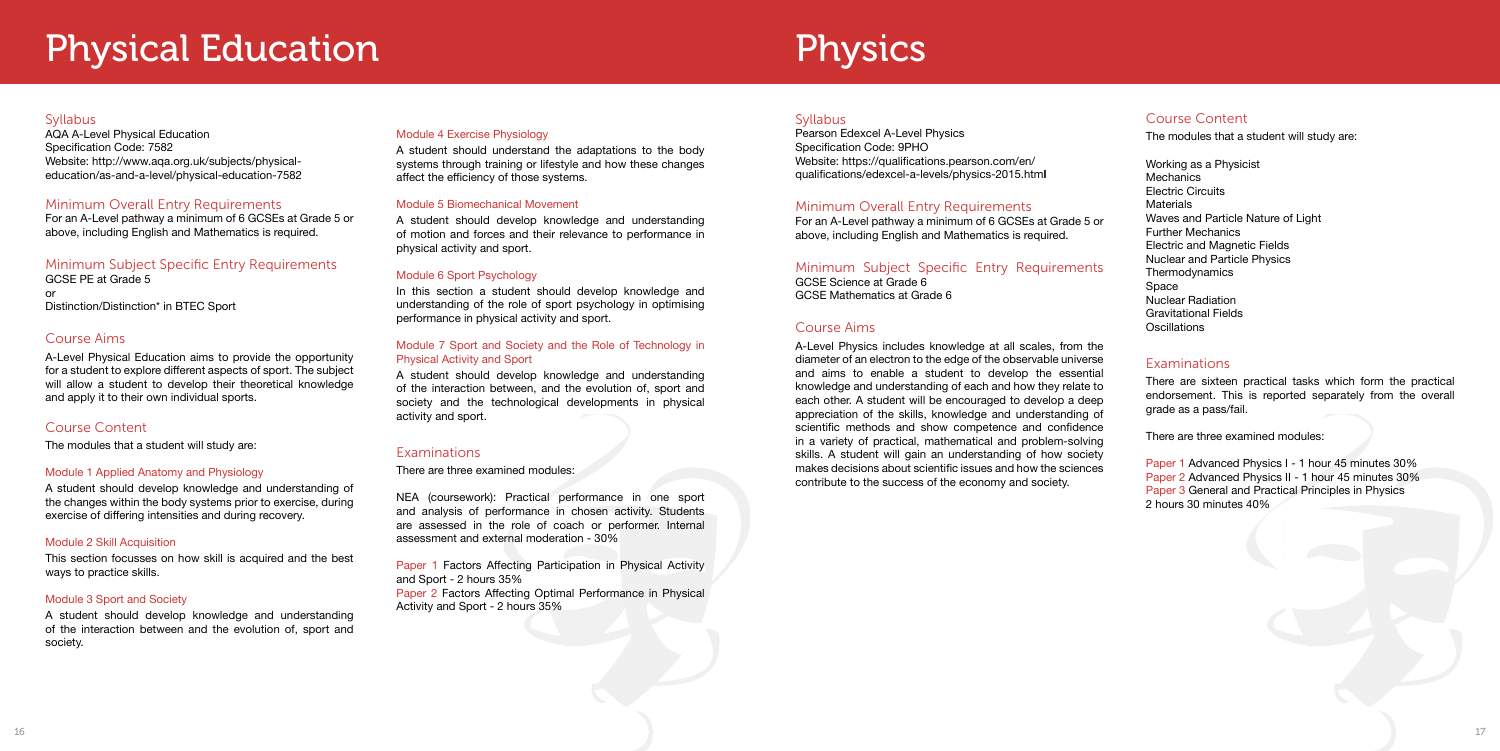AQA A-Level Psychology Specification Code: 7182 Website: http://www.aqa.org.uk/subjects/psychology/as-anda-level/psychology-7181-7182

#### Minimum Overall Entry Requirements

For an A-Level pathway a minimum of 6 GCSEs at Grade 5 or above, including English and Mathematics is required.

#### Minimum Subject Specific Entry Requirements

GCSE Psychology at Grade 5 or GCSE English, Mathematics and Science at Grade 5 where Psychology was not taken at GCSE

#### Course Aims

A-Level Psychology aims to offer the opportunity for a student to learn the fundamentals of the subject and develop skills valued by employers, including critical analysis, independent thinking and research. A student will experience an interesting, diverse and coherent course of study that covers the core areas of Psychology: cognitive, social, biological, developmental, individual differences and research methods.

#### Course Content

The modules that a student will study are:

#### Module 1 Social Influence

Conformity, explanations for obedience, explanations for resistance to social influence, minority influence, social change.

#### Module 2 Memory

Multi store model of memory, short term memory, long term memory, episodic, semantic and procedural memory, working memory model, explanations for forgetting, eye witness testimony.

#### Module 3 Attachment

Caregiver – infant interactions, animal studies of attachment, explanations of attachments, types of attachment, Bowlby's theory of maternal deprivation, the influence of early attachment on adult relationships.

#### Module 4 Psychopathology

Abnormality, phobias, depression, OCD.

#### Module 5 Approaches in Psychology

Learning approaches, the cognitive approach, the biological approach, the psychodynamic approach, humanistic psychology.

#### Module 6 Biopsychology

The nervous system, the endocrine system, fight or flight response, the brain, biological rhythms.

#### Module 7 Research Methods

Experimental methods, observational techniques, self-report techniques, correlations, content analysis, case studies, data handling, descriptive statistics.

#### Module 8 Gender

Sex and gender, sex role stereotypes, atypical chromosome patterns, explanations of gender development, gender dysphoria.

#### Module 9 Schizophrenia

Explanations for schizophrenia, drug therapies for schizophrenia, psychological therapies for schizophrenia.

#### Module 10 Forensics

Offender profiling, biological explanations for offending behaviour, psychological explanations for offending behaviour, dealing with offending behaviour. Issues and debates in psychology: gender and culture, free will and determinism, the nature-nurture debate, holism and reductionism, idiographic and nomothetic approaches, ethical implications of research studies.

#### Examinations

There are three examined modules all of equal weighting:

Paper 1 Introductory Topics in Psychology - 2 hours 33.3% Paper 2 Psychology in Context - 2 hours 33.3% Paper 3 Issues and Options in Psychology - 2 hours 33.3%

Each paper contains multiple choice, short answer, extended writing and research methods or mathematical skills questions.

### Psychology

#### **Syllabus**

AQA A-Level Sociology Specification Code: 7192 Website: https://www.aqa.org.uk/subjects/sociology/as-anda-level/sociology-7191-7192

#### Minimum Overall Entry Requirements

For an A-Level pathway a minimum of 6 GCSEs at Grade 5 or above, including English and Mathematics is required.

#### Minimum Subject Specific Entry Requirements GCSE Humanities subject at Grade 5

### Course Aims

A-Level Sociology aims to inspire a student to reflect upon the world we live in, fostering an understanding of the interrelationships between individuals, groups, institutions and societies. It will enable a student to develop critical thinking and appreciate theoretical and conceptual issues.

#### Course Content

The modules that a student will study are:

#### Paper 1 Education with Theory and Methods

This module introduces a student to key themes of educational policy and practice linking themes to research methods on gender differences in education. They will study class difference and the merits of cultural deprivation on achievement. They will evaluate the role ethnicity and parental influence may play in educational outcomes. A student will develop skills in research methods to evaluate the reliability of research on educational policies.

#### Paper 2 Topics in Sociology Family and Households and The Media

This module explores the methods of sociological enquiry and uses the context of social difference and inequality to develop knowledge and understanding of family and households and the media. This fosters the development of critical thinking around social diversity in terms of social class, gender, ethnicity and age.

#### Paper 3 Crime and Deviance with Theory and Methods

This module challenges a student to examine sociological theory and explanation in relation to pattern and trend of crime both nationally and globally. In what ways can crime and deviance be explained in order to allow society to reduce offending rates and reoffending rates? A student will explore the impact of social class, gender and ethnicity on crime rates. This will develop their skills in research methods to evaluate the reliability of research on crime.

#### Examinations

There are three examined modules all of equal weighting:

Paper 1 Education with Theory and Methods 2 hours 33.3% Paper 2 Topics in Sociology 2 hours 33.3% Paper 3 Crime and Deviance with Theory and Methods 2 hours 33.3%

Each paper consists of questions requiring extended writing.

# Sociology

#### **Syllabus**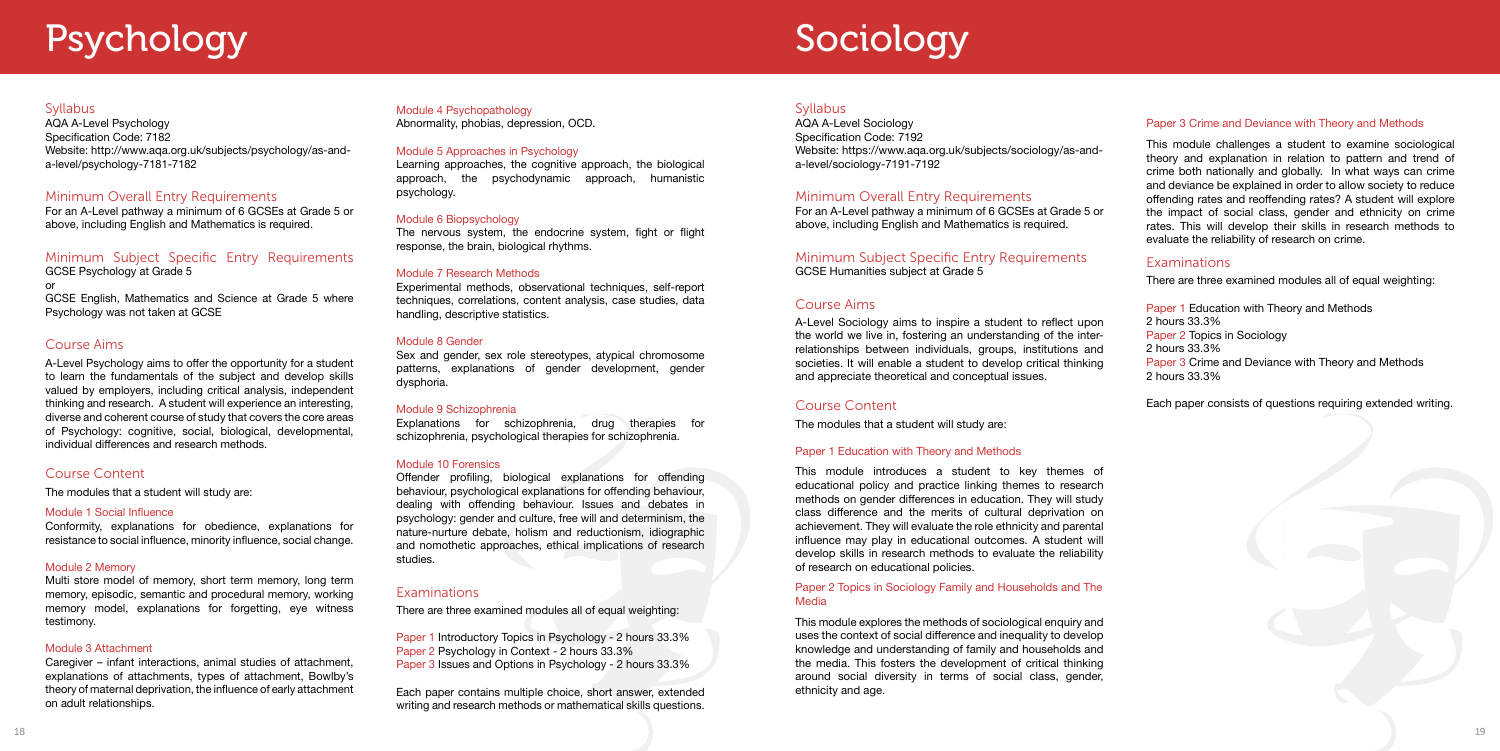Pearson BTEC Level 3 National Certificate in Business Website: http://qualifications.pearson.com/en/qualifications/ btec-nationals/business-2016.html#tab-1

#### Minimum Overall Entry Requirements

For a Vocational pathway a minimum of 6 GCSEs at Grade 4 or above (or Merits or above in vocational subjects) including English and Mathematics is required.

#### Minimum Subject Specific Entry Requirements

6 GCSE passes at Grade 4 or above (or Merits at Level 2 BTEC Equivalent)

#### Course Aims

BTEC Business aims to provide an engaging and stimulating introduction to the world of Business. A student will develop key enterprise and financial skills and the knowledge necessary to enable them to understand how businesses recognise opportunities and build on them to succeed. They will understand how a business makes and manages its money and plans. This course will encourage a student to develop their people, communication, planning and teamworking skills, all of which are essential when working in a business environment.

#### Course Content

The units that a student will study are:

#### Unit 1 Exploring Business

In this introductory unit, a student will study the purposes of different businesses, their structure, the effect of the external environment, and how they need to be dynamic and innovative to survive. They will be required to apply this knowledge to review the activities of two organisations, analysing strengths, drawbacks and evaluating their effectiveness.

#### Unit 2 Developing a Marketing Campaign

A student will gain skills and understanding relating to how a marketing campaign is developed. They will be expected to produce a campaign as part of an externally assessed

controlled assessment which will require them to apply the theories they have learnt to a small business situation, considering realistic limitations and assessing the likely success of the campaign.

#### Unit 3 Personal and Business Finance

A student will study the purpose and importance of personal and business finance. They will develop the skills and knowledge needed to understand, analyse and prepare financial information. A student will be expected to examine financial information and assess its implications for a specific business situation. They will sit an examination detailing a range of questions, from calculations and definitions to longer mark essay questions which will require analysis skills.

#### Unit 8 Recruitment and Selection Process

A student will explore how the recruitment process is carried out within a business. The unit gives them the opportunity to participate in selection interviews and review their performance. A student will be expected to produce the documents required in the recruitment process and take part in interviews assessing their own performance as part of an internally set piece of coursework.

#### Examinations

A student will complete two externally assessed pieces of work (exam and controlled assessment) and two internally assessed pieces of coursework.

A student will complete a written examination set by Pearson.

A student will complete an externally set task which is marked by Pearson and completed under supervised conditions. They will receive material two weeks prior to the exam to prepare with.

#### **Syllabus**

Pearson BTEC Level 3 National Extended Certificate in Creative Digital Media Production Website: http://qualifications.pearson.com/en/qualifications/ btec-nationals/creative-digital-media-production-2016.html

#### Minimum Overall Entry Requirements

For a Vocational pathway a minimum of 6 GCSEs at Grade 4 or above (or Merits or above in vocational subjects) including English and Mathematics is required.

#### Minimum Subject Specific Entry Requirements

6 GCSE passes at Grade 4 or above (or Merits at Level 2 BTEC Equivalent)

#### Course Aims

BTEC Creative Digital Media Production aims to provide an engaging and stimulating introduction to the world of media. A student will gain a broad understanding of the subject and learn the skills to produce media artefacts. They will develop their ability to analyse and deconstruct media images and representations. They will also learn the communication and planning skills needed to work in teams through vocational media projects. An optional introductory unit in a particular media sector such as publishing, games, film or radio, will allow a student to create engaging digital media content and platforms.

#### Course Content

The units that a student will study are:

#### Unit 1 Media Representations

In this unit, a student will study a range of media from different sectors, such as music videos, short film extracts, animation, news programmes, websites, digital games and print adverts in order to explore how meaning, messages and values are constructed through formal and stylistic elements.

#### Unit 4 Pre-Production Portfolio

This unit will enable a student to develop their understanding of the essential preproduction work that takes place as part of a creative media production.

#### Unit 8 Responding to a Commission

In this unit, a student will understand how to respond to a commission brief with ideas based on the required content, style, audience, purpose and approach proposed by the client. They will work within the requirements and constraints of the client's specifications and consider their response in terms of ethos, format, budget, platform and duration.

#### Unit 8 Recruitment and Selection Process

In this unit, a student will investigate how conventions of narrative storytelling are used by filmmakers, looking at formats and generic conventions. They will then prepare for a film production by creating and gathering the materials and preparing the cast and crew. A student will need to bring together a range of elements to successfully produce their product: camera, lighting, acting, direction and sound during the production phase, and successfully use post-production techniques to deliver a final outcome.

#### Examinations

A student will complete two externally assessed pieces of work (exam and controlled assessment) and two internally assessed pieces of coursework.

A student will complete a written examination set by Pearson.

A student will complete an externally set task which is marked by Pearson and completed under supervised conditions. They will receive material two weeks prior to the exam to prepare with.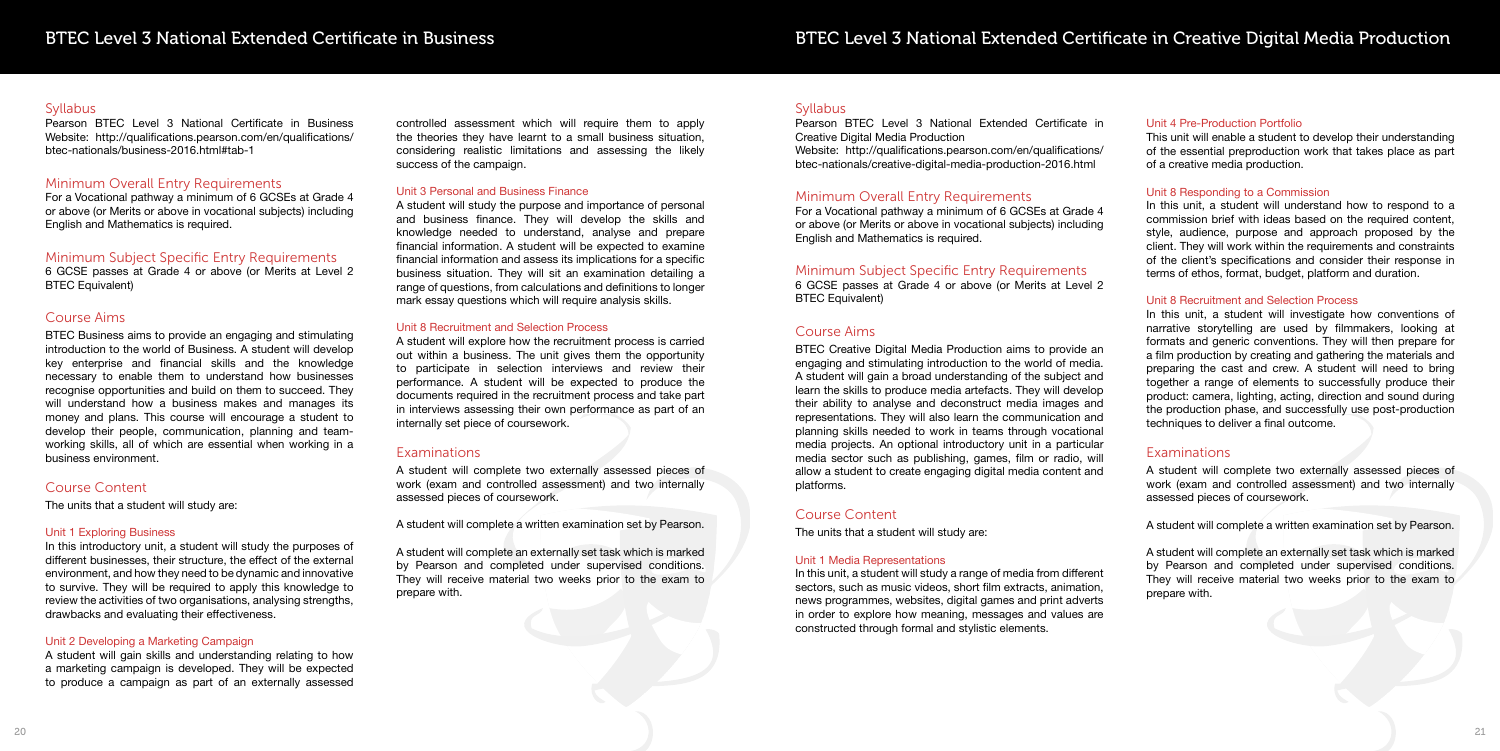

Pearson BTEC Level 3 National Certificate in Information Technology Website: http://qualifications.pearson.com/en/qualifications/ btec-nationals/information-technology-2016.html#tab-1

#### Minimum Overall Entry Requirements

For a Vocational pathway a minimum of 6 GCSEs at Grade 4 or above (or Merits or above in vocational subjects) including English and Mathematics is required.

#### Minimum Subject Specific Entry Requirements

6 GCSE passes at Grade 4 or above (or Merits at Level 2 BTEC Equivalent)

#### Course Aims

BTEC Information Technology (IT) aims to allow a student to explore how the use of computers is involved in industry, commerce, the arts and elsewhere. A student will learn about aspects of IT systems architecture, human factors, project management and the general ability to use computers. They will investigate how businesses are implementing IT strategies to manage and process data both to support business processes and to deliver new opportunities.

#### Course Content

The units that a student will study are:

#### Unit 1 Information Technology Systems

In this unit a student will explore the relationships between the hardware and software that form an IT system, and the way that systems work individually and together, as well as the relationship between the user and the system. They will examine issues related to the use of IT systems and the impact that they have on organisations and individuals. This unit will give a student a fundamental and synoptic understanding of all areas of IT.

#### Unit 2 Creating Systems to Manage Information

A student will examine the structure of data and its origins, and how an efficient data design follows through to an effective and useful database. They will examine a given scenario and develop an effective design solution to produce a database system. A student will then test their solution to ensure that it works correctly. Finally, they will evaluate each stage of the development process and the effectiveness of their database solution.

#### Unit 3 Using Social Media in Business

A student will explore different social media websites, the ways in which they can be used and the potential pitfalls when using them for business purposes. They will develop a plan to use social media strategies for business purposes to achieve specific aims and objectives. A student will then implement the plan, developing and posting content and interacting with others. Finally, they will collect data on the business use of social media and review the effectiveness of their efforts.

#### Unit 5 Data Modelling

A student will investigate the fundamentals of the decision-making process. They will find out how using data modelling provides the computational ability to compare consequences, and determine a preferred course of action. A student will develop the skills and techniques necessary to create complex spreadsheets in order to produce accurate information that informs decision making. They will examine a scenario and then design, develop and test a spreadsheet; review the spreadsheet and make refinements based on user feedback, providing an evaluation of the effectiveness of the alternatives produced.

#### Examinations

A student will complete two externally assessed pieces of work (exam and controlled assessment) and two internally assessed pieces of coursework.

A student will complete a written examination set by Pearson.

A student will complete an externally set task which is marked by Pearson and completed under supervised conditions. They will receive material two weeks prior to the exam to prepare with.

#### **Syllabus**

Pearson BTEC Level 3 National Extended Certificate in Sport Website: http://qualifications.pearson.com/en/qualifications/ btec-nationals/sport-2016.html

#### Minimum Overall Entry Requirements

For a Vocational pathway a minimum of 6 GCSEs at Grade 4 or above (or Merits or above in vocational subjects) including English and Mathematics is required.

#### Minimum Subject Specific Entry Requirements

6 GCSE passes at Grade 4 or above (or Merits at Level 2 BTEC Equivalent) including GCSE PE at Grade 4 or Level 2 BTEC Sport Merit

#### Course Aims

BTEC Sport aims to provide the opportunity for a student to explore many different aspects of sport. The subject will allow a student to develop their skills in a practical and classroom setting in preparation for a job in sport or higher level of study at university.

#### Course Content

The units that a student will study are:

#### Unit 1 Anatomy and Physiology

A student will explore how the skeletal, muscular, cardiovascular and respiratory systems function and the fundamentals of the energy systems.

#### Unit 2 Fitness Training and Programming for Health, Sport and Well-being

A student will explore client screening and lifestyle assessment, fitness training methods and fitness programming to support improvements in a client's health and well-being.

#### Unit 3 Professional Development in the Sports Industry

A student will explore the knowledge and skills required for different career pathways in the sports industry. They will take part in, and reflect on, a personal skills audit, career action plan and practical interview assessment activities.

#### Unit 6 Sports Psychology

This unit covers the psychological dimensions of sport and introduces a student to the psychological techniques that can be used to enhance performance.

#### Examinations

A student will complete two externally assessed pieces of work (exam and controlled assessment) and two internally assessed pieces of coursework.

A student will complete a written examination set by Pearson.

A student will complete an externally set task which is marked by Pearson and completed under supervised conditions. They will receive a case study one week prior to the exam to prepare with.